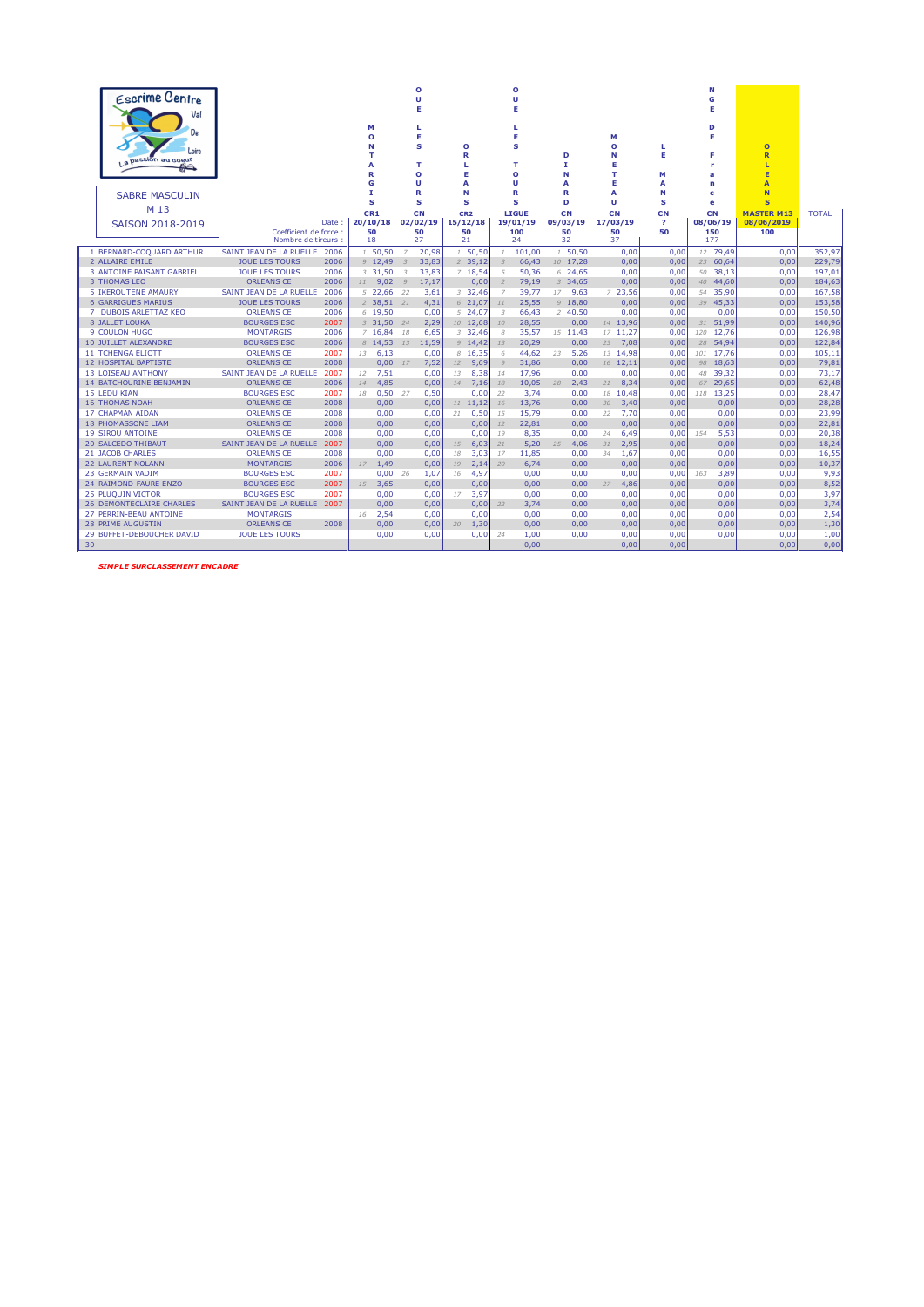| Escrime Centre<br>Val<br>De<br>Loire<br>a passion au coeur<br>♨ |                                           | м<br>A<br>I<br>s<br>$\circ$<br>N<br>A<br>L<br>Е | 8<br>F<br>I<br>N<br>A<br>L<br>E<br>н<br>$\overline{2}$ | 4<br>Е<br>$\mathbf{I}$<br>N<br>A<br>п<br>E<br>H<br>$\overline{2}$ | л<br>$\bullet$<br>U<br>E<br>L.<br>Е<br>s<br>т<br>o | м<br>$\circ$<br>N<br>Е<br>т | B<br>E<br>$\overline{\mathbf{s}}$<br>A<br>N | ٠<br>Е<br>м  | B<br>$\Omega$<br>u<br>R   | н<br>Е<br>N<br>T<br>N<br>в<br>Е<br>A<br>п<br>М | $\circ$<br>$\overline{\mathbf{R}}$<br>ı<br>E |                |
|-----------------------------------------------------------------|-------------------------------------------|-------------------------------------------------|--------------------------------------------------------|-------------------------------------------------------------------|----------------------------------------------------|-----------------------------|---------------------------------------------|--------------|---------------------------|------------------------------------------------|----------------------------------------------|----------------|
| <b>SABRE MASCULIN</b>                                           |                                           | $\circ$<br>R                                    | $\Omega$<br>$\overline{2}$                             | $\Omega$<br>$\overline{2}$                                        | U<br>R                                             | Е<br>A                      | $\epsilon$<br>$\Omega$                      | A<br>N       | G<br>E                    | ο<br>N                                         | A<br>N                                       |                |
| M 15                                                            |                                           | т                                               | $\overline{\mathbf{4}}$<br>1/8 Finale                  | 4<br>1/4 Finale                                                   | s<br><b>ITGUE M17</b>                              | u<br>CN                     | N<br>1/2 Finale                             | s<br>CN      | s<br><b>LIGUE M15</b>     | т<br><b>FD1</b>                                | s<br><b>MASTER</b>                           | <b>TOTAL</b>   |
| SAISON 2018-2019                                                | Date                                      | 08/12/18                                        | 02/12/18                                               | 26/01/19                                                          | 02/03/19                                           | 17/03/19                    | 30/03/19                                    | 28/04/19     | 27/04/19                  | 02/06/18                                       | 08/06/19                                     |                |
|                                                                 | Coefficient de force<br>Nombre de tireurs | 70<br>54                                        | 50<br>29                                               | 100<br>56                                                         | 50<br>14                                           | 70<br>41                    | 150<br>204                                  | 70           | 100<br>22                 | 200                                            | 100                                          |                |
| 1 BISCH JEAN HUTMANN                                            | ORLEANS CE<br>0,00                        | 0,00                                            | 1, 50, 50                                              | 1101,00                                                           | 0,00                                               | 1 70,70                     | 9 89.53                                     | 0,00         | 2 78.58                   | 0.00                                           | 0,00                                         | 390,30         |
| 2 GIRAULT EWANN                                                 | 0,00<br>ORLEANS CE                        | 0.00                                            | 526,60                                                 | 3 73,71                                                           | 3 29,69                                            | 9 29,28                     | 33 52,88                                    | 0,00         | 1101,00                   | 0,00                                           | 0,00                                         | 313,16         |
| 3 ROSE CYLIAN                                                   | ORLEANS CE<br>0,00                        |                                                 | 240,21                                                 | 52,66<br>$\overline{z}$                                           | 3 29,69                                            | 57,63<br>$\overline{z}$     | 48 42,31                                    | 0,00         | 65,46<br>3                | 0,00                                           | 0,00                                         | 287,96         |
| 3 HADDOUCHI ILLIES                                              | SAINT JEAN DE LA RUELLE<br>0.00           | 15 23.18                                        | 11 14.89                                               | $\overline{z}$<br>83.78                                           | 520.01                                             | 27.30<br>10                 | 31 54.64                                    | 0,00         | 65.46<br>$\overline{3}$   | 0.00                                           | 0,00                                         | 289.26         |
| 5 DUPUCH MAXENCE                                                | ORLEANS CE<br>0.00                        | 0.00                                            | 3 34,19                                                | 73.71<br>3                                                        | 7 13.63                                            | 16<br>18.44                 | 13 79.15                                    | 0.00         | 33.73<br>$\boldsymbol{s}$ | 0.00                                           | 0.00                                         | 252,85         |
| <b>6 BATCHOURINE SACHA</b>                                      | ORLEANS CE<br>0.00                        | 20.98<br>17                                     | 8 19.62                                                | 11<br>41.43                                                       | 8,11.10                                            | 0.00                        | 16 73.30                                    | 0.00         | $\mathsf{Q}$<br>29.92     | 0.00                                           | 0.00                                         | 196,35         |
| 7 LEVY JULES                                                    | ORLEANS CE<br>0,00                        | 0,00                                            | 3, 34, 19                                              | 5<br>61,02                                                        | 0,00                                               | 36,93<br>6                  | 0,00                                        | 0,00         | 48,93<br>5                | 0,00                                           | 0,00                                         | 181,06         |
| 8 LOTMANI SOFIANE                                               | <b>BOURGES ESC.</b><br>0,00               | 25 14,21                                        | 721,61                                                 | 22,05<br>24                                                       | 8,87<br>9                                          | 31,50<br>R                  | 81 27,55                                    | 0,00         | 43,03<br>6                | 0,00                                           | 0,00                                         | 168,83         |
| 9 JEANSON NATHAN                                                | JOUE LES TOURS<br>0.00                    | 0.00                                            | 10 16.31                                               | 37.28<br>13                                                       | 0,00                                               | 10.79<br>24                 | 58 36.97                                    | 0.00         | $\overline{z}$<br>38.05   | 0.00                                           | 0.00                                         | 139,40         |
| 10 ALLAIRE EMILE                                                | JOUE LES TOURS<br>0.00                    | 0.00                                            | 12 13.60                                               | 28<br>18.22                                                       | 0.00                                               | 28<br>7.89                  | 38 48.90                                    | 0.00         | 11<br>23.42               | 0.00                                           | 0.00                                         | 112,04         |
| 11 DIAS ENZO                                                    | SAINT JEAN DE LA RUELLE<br>0,00           | $21 \quad 17,27$                                | 15 10.29                                               | 46,42<br>$\mathbf{Q}$                                             | 0,00                                               | 6,59<br>30                  | 135 13,14                                   | 0,00         | 11,30<br>16               | 0.00                                           | 0,00                                         | 105,01         |
| 12 WYNANDY NATHAEL                                              | JOUE LES TOURS<br>0,00                    | 0,00                                            | 14 11,31                                               | 38<br>10,63                                                       | 0,00                                               | 19<br>15,20                 | 69 32,08                                    | 0,00         | 12<br>20,61               | 0,00                                           | 0,00                                         | 89,83          |
| 13 DUGUE ANTHONIN                                               | ORLEANS CE<br>0,00                        | 19,98<br>18                                     | 6,78<br>19                                             | 27<br>19,12                                                       | 0,00                                               | 16,22<br>18                 | 0,00                                        | 0,00         | 26,51<br>10               | 0,00                                           | 0,00                                         | 88,61          |
| 14 BERNARD COQUARD ARTHUR SAINT JEAN DE LA RUELLE               | 0,00                                      | 0,00                                            | 0,00                                                   | 24,21<br>22                                                       | 0,00                                               | 7,23<br>29                  | 29 56,52                                    | 0,00         | 0,00                      | 0,00                                           | 0,00                                         | 87,96          |
| 15 SILVA LE BARTZ CLEMENT                                       | ORLEANS CE<br>0.00<br>ORLEANS CE          | 0.00                                            | 20<br>6.02                                             | 25<br>21.03                                                       | 0,00                                               | 37<br>2.64                  | 47 42.90                                    | 0,00         | 13.39<br>15               | 0,00                                           | 0.00                                         | 85,98          |
| 16 THOMAS LEO<br>17 DUBOIS ARLETTAZ KEO                         | 0,0(<br>ORLEANS CE                        | 10,44<br>31<br>19.03                            | 9 17,87<br>6 23.89                                     | 13,40<br>34                                                       | 0,00<br>0,00                                       | 0,70<br>41<br>0.00          | 94 23,35                                    | 0,00         | 9,34<br>17                | 0,00<br>0,00                                   | 0,00                                         | 75,10          |
| 18 BATTISTELLA PIERRE                                           | 0,0(<br>ORLEANS CE                        | 19                                              |                                                        | 11,98<br>36                                                       |                                                    |                             | 142 11,72                                   | 0,00         | 0,00                      |                                                | 0,00                                         | 66,62          |
| 19 ANTOINE PESANT GABRIEL                                       | 0,00<br>JOUE LES TOURS<br>0,0(            | 0,00<br>0,00                                    | 13 12,41<br>23<br>3,94                                 | 14<br>35,44<br>25,37<br>21                                        | 0,00<br>0,00                                       | 0,00<br>13,31<br>21         | 0,00<br>113 18,16                           | 0,00<br>0,00 | 18,02<br>13<br>0,00       | 0,00<br>0,00                                   | 0,00<br>0,00                                 | 65,87<br>60,78 |
| 20 ROUSSELOT TOM                                                | JOUE LES TOURS<br>0.00                    | 0.00                                            | 24<br>3,31                                             | 51<br>3,32                                                        | 5.07<br>11                                         | 5,97<br>31                  | 85 26.19                                    | 0.00         | 15.62<br>14               | 0.00                                           | 0.00                                         | 59.49          |
| 21 GARRIGUES MARIUS                                             | JOUES LES TOURS<br>0,00                   | 0.00                                            | 9.33<br>16                                             | 31<br>15,69                                                       | 0,00                                               | 38<br>2,13                  | 181<br>4,87                                 | 0,00         | 0,00                      | 0.00                                           | 0,00                                         | 32,03          |
| 22 COULON HUGO                                                  | MONTARGIS AE<br>0.00                      | 12.86<br>27                                     | 27<br>1.56                                             | 8,75<br>41                                                        | 0.00                                               | 0.00                        | 184<br>4.41                                 | 0.00         | 0.00                      | 0.00                                           | 0.00                                         | 27,58          |
| 23 DUBOIS ARTHUR                                                | ORLEANS CE<br>0,0(                        | 0,00                                            | 17<br>8,43                                             | 5,89<br>46                                                        | 0,00                                               | 3,15<br>36                  | 0,00                                        | 0,00         | 7,49<br>18                | 0,00                                           | 0,00                                         | 24,96          |
| 24 BATCHOURINE BENJAMIN                                         | ORLEANS CE<br>0,00                        | 3,14<br>47                                      | 22<br>4,60                                             | 55<br>1,45                                                        | 0,00                                               | 0,00                        | 0,00                                        | 0,00         | 5,74<br>19                | 0,00                                           | 0,00                                         | 14,93          |
| 25 GIRAULT GABIN                                                | SAINT JEAN DE LA RUELLE<br>0,00           | 0.00                                            | 18<br>7.58                                             | 0.00                                                              | 0.00                                               | 0.00                        | 0.00                                        | 0,00         | 4,08<br>20                | 0.00                                           | 0,00                                         | 11,67          |
| 26 JUILLET ALEXANDRE                                            | <b>BOURGES ESC.</b><br>0,0(               | 5,97<br>40                                      | 21<br>5,29                                             | 0,00                                                              | 0,00                                               | 0,00                        | 0,00                                        | 0,00         | 0,00                      | 0,00                                           | 0,00                                         | 11,26          |
| 27 DILLIEU NATHAN                                               | <b>BOURGES ESC.</b><br>0.00               | 48<br>2,77                                      | 25<br>2.70                                             | 56<br>1,00                                                        | 0.00                                               | 0.00                        | 0,00                                        | 0.00         | 22<br>1,00                | 0.00                                           | 0.00                                         | 7,47           |
| 28 TCHETNGA ELIOTT                                              | ORLEANS CE<br>0,00                        | 0,00                                            | 26<br>2,12                                             | 0,00                                                              | 0.00                                               | 0.00                        | 0.00                                        | 0,00         | 2,50<br>21                | 0.00                                           | 0.00                                         | 4,63           |
| 29 JALLET LOOKA                                                 | <b>BOURGES ESC.</b><br>0,01               | 49<br>2,41                                      | 0,00                                                   | 0,00                                                              | 0,00                                               | 0.00                        | 0,00                                        | 0,00         | 0,00                      | 0,00                                           | 0,00                                         | 2,41           |
| 30 DUBS JONAS                                                   | JOUE LES TOURS<br>0.00                    | 0,00                                            | 1.02<br>28                                             | 0,00                                                              | 0.00                                               | 0.00                        | 0,00                                        | 0,00         | 0,00                      | 0.00                                           | 0,00                                         | 1,02           |
| 31 DENIER KENZO                                                 | MONTARGIS AE<br>0,00                      | 0,00                                            | 0,50<br>29                                             | 0,00                                                              | 0,00                                               | 0,00                        | 0,00                                        | 0,00         | 0,00                      | 0,00                                           | 0,00                                         | 0,50           |
| 32                                                              | 0,0(                                      | 0,00                                            | 0,00                                                   | 0,00                                                              | 0,00                                               | 0,00                        | 0,00                                        | 0,00         | 0,00                      | 0,00                                           | 0,00                                         | 0,00           |
| 33                                                              | 0.00                                      | 0.00                                            | 0.00                                                   | 0,00                                                              | 0.00                                               | 0.00                        | 0.00                                        | 0.00         | 0,00                      | 0.00                                           | 0.00                                         | 0,00           |
| 34                                                              | 0,00                                      | 0.00                                            | 0.00                                                   | 0,00                                                              | 0.00                                               | 0.00                        | 0,00                                        | 0.00         | 0,00                      | 0.00                                           | 0.00                                         | 0,00           |
| 35                                                              | 0,00                                      | 0,00                                            | 0.00                                                   | 0.00                                                              | 0.00                                               | 0.00                        | 0,00                                        | 0.00         | 0.00                      | 0.00                                           | 0.00                                         | 0,00           |
| 36                                                              | 0,00                                      | 0,00                                            | 0,00                                                   | 0,00                                                              | 0,00                                               | 0,00                        | 0,00                                        | 0,00         | 0,00                      | 0,00                                           | 0,00                                         | 0,00           |
| 37                                                              | 0,00                                      | 0,00                                            | 0,00                                                   | 0,00                                                              | 0,00                                               | 0,00                        | 0,00                                        | 0,00         | 0,00                      | 0,00                                           | 0,00                                         | 0,00           |
| 38                                                              | 0.00                                      | 0.00                                            | 0.00                                                   | 0.00                                                              | 0.00                                               | 0.00                        | 0.00                                        | 0.00         | 0.00                      | 0.00                                           | 0.00                                         | 0.00           |

*SIMPLE SURCLASSEMENT ENCADRE*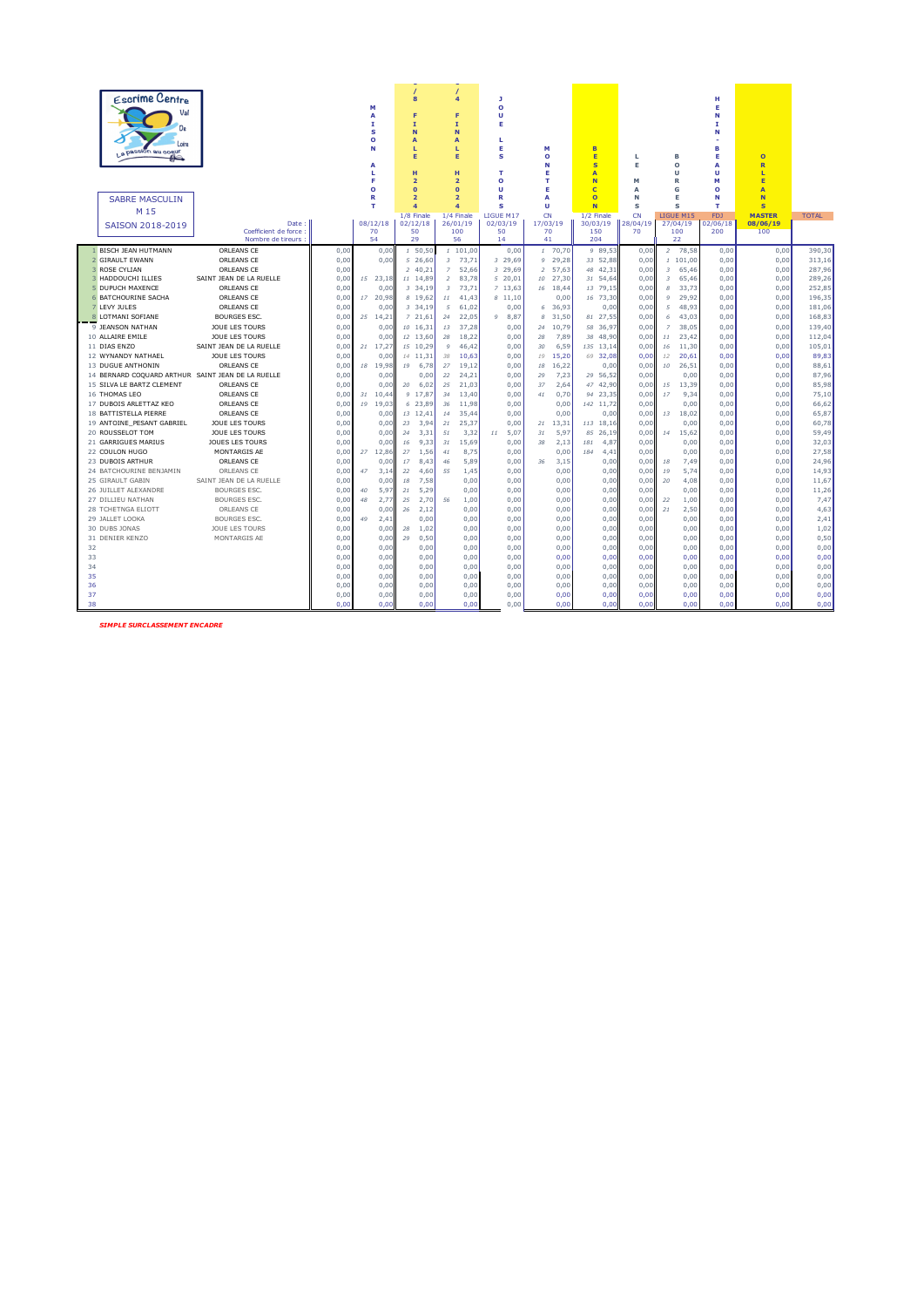|                           | <b>Escrime Centre</b><br>Val<br>D»<br>Loire<br>La passion au cogur<br>≞≏<br><b>SABRE MASCULIN</b> |                             |              |                       | G                          |                      | G<br>E<br>м<br>E<br>N<br>O |     | м<br>o<br>G    |          | D                 |                               | т<br>R<br>R        |    | $\Omega$<br>u<br>s<br>$\Omega$<br>u<br>R | в<br>Ω          |                | $\Omega$<br>u<br>E<br>E<br>s<br>$\Omega$ |               | ×<br>v<br>E<br>м<br>Е      |                          | в<br>Ō<br>R<br>G |          |                 | $\overline{O}$<br>R<br>т<br>E<br>$\overline{\mathbf{A}}$<br>N |                  |
|---------------------------|---------------------------------------------------------------------------------------------------|-----------------------------|--------------|-----------------------|----------------------------|----------------------|----------------------------|-----|----------------|----------|-------------------|-------------------------------|--------------------|----|------------------------------------------|-----------------|----------------|------------------------------------------|---------------|----------------------------|--------------------------|------------------|----------|-----------------|---------------------------------------------------------------|------------------|
|                           | M 17                                                                                              |                             |              |                       | s                          |                      | s                          |     | s              |          | N                 |                               | s                  |    | s                                        |                 | s              | s                                        |               | Е                          |                          | s                |          |                 | $\mathbf{s}$                                                  |                  |
|                           |                                                                                                   |                             |              |                       | <b>CN1 M20</b><br>20/09/18 |                      | <b>CN1 M17</b>             |     | <b>CR</b>      |          | <b>CN2 M20</b>    |                               | <b>CN2 M17</b>     |    | <b>CN3 M17</b><br>02/02/19               | <b>CN3 M20</b>  |                | LIGUE M17<br>02/03/19                    |               | <b>CN4 M17</b><br>21/04/19 |                          | LIGUE M20        |          | France M17      | <b>MASTER</b><br>09/06/19                                     | <b>TOTAL</b>     |
|                           | SAISON 2018-2019                                                                                  | Coefficient de force        | Date:        |                       | 150                        |                      | 06/10/18<br>150            |     | 21/10/18<br>50 |          | 17/11/18<br>150   |                               | 24/11/08<br>150    |    | 150                                      | 24/03/19<br>150 |                | 100                                      |               | 150                        |                          | 27/04/19<br>50   |          | 11/05/19<br>200 | 100                                                           |                  |
|                           |                                                                                                   | Nombre de tireurs           |              |                       | 102                        |                      | 136                        |     | 22             |          | 90                |                               | 149                |    | 152                                      | 98              |                | 14                                       |               |                            |                          | 13               |          | 129             |                                                               |                  |
| <b>1 SABATIER LUBIN</b>   |                                                                                                   | ORLEANS                     | 2002         | 70                    | 13.71                      | 35                   | 42.94                      |     | 50.50          | 48       | 22.45             | 18                            | 64.86 14           |    | 72.70 66                                 |                 | 14.43          |                                          | 0.00          | 0.00                       |                          | 0.00             |          | 156.79          | 0.00                                                          | 410.25           |
| 2 PRIGENT BASILE          |                                                                                                   | ORLÉANS<br>ORLÉANS          | 2003<br>2003 | 40                    | 31,86<br>65.91             | 11                   | 78.28                      | 10  | 13,25          | 56       | 20.95<br>45.56    | 10                            | 82.48              | 19 | 63,59 12                                 |                 | 70.20          |                                          | 0.00          | 0.00<br>0.00               |                          | 0.00             | 20       | 78.71           | 0.00<br>0.00                                                  | 386.52<br>358.60 |
| <b>4 GIRAULT FLIAS</b>    | <b>3 LACAZE ALEXANDRE</b>                                                                         | ORLÉANS                     | 2002         | 14<br>30 <sup>°</sup> | 41.19                      | 61<br>$\overline{3}$ | 25,98<br>117.96            |     | 19,02<br>0.00  | 24<br>60 | 15.02             | $\overline{\mathbf{3}}$<br>17 | 118,57<br>66.57 26 |    | $0.00$ 10<br>54.22 71                    |                 | 76,17<br>12.04 |                                          | 0.00<br>0.00  | 0.00                       | 5<br>Q                   | 19.13<br>7.67    | 12<br>31 | 99.74<br>60.68  | 0.00                                                          | 348.28           |
|                           | 5 LEBEAUME OUENTIN                                                                                | ORLÉANS                     | 2002         |                       |                            | 65                   | 24.04                      |     | 39,29          | 72       | 8.94 35           |                               | 44.92 55           |    | 31.85 93                                 |                 | 3.21           |                                          | 101,00        | 0.00                       | $\overline{\phantom{1}}$ | 36.99            | 61       | 32.82           | 0.00                                                          | 319.85           |
|                           | <b>6 BISH JEAN HUTMANN</b>                                                                        | ORLÉANS                     | 2003         |                       | 0.00                       | 31                   | 46.65 13                   |     | 9,01           |          | 0.00              | 75                            | 22.08 10           |    | 82,75                                    |                 | 0.00           |                                          | 0.00          | 0.00                       |                          | 0.00             | -5       | 135.77          | 0,00                                                          | 296.25           |
| 7 FILIPI IVANE            |                                                                                                   | ORLÉANS                     | 2003         | 63.                   | 17.13                      | 17                   | 64.99                      | -6  | $21.52$ 63     |          | 13.39             | Q                             | 85.64              |    | 0.00                                     |                 | 0.00           |                                          | 0.00          | 0.00                       |                          | 0.00             | 32       | 59.37           | 0.00                                                          | 248.64           |
|                           | 8 DALL'OMO DORIAN                                                                                 | ORLÉANS                     | 2002         |                       | 0.00                       | 21                   | 63,00                      | - 3 | 32,73          | 73       | 8.48 49           |                               | 34.84 60           |    | 29,25 89                                 |                 | 4,65           |                                          | 0.00          | 0.00                       | 11                       | 5.10             | 34       | 56.88           | 0,00                                                          | 235.59           |
|                           | 9 HOSPITAL AURÉLIEN                                                                               | ORLÉANS                     | 2003         |                       | 0.00                       | 68                   | 22.66                      | 6   | 21.52 63       |          | 13.39##           |                               | 13.45 88           |    | 17.82 54                                 |                 | 21.00          | 2                                        | 74.74         | 0.00                       | $\overline{\mathbf{3}}$  | 29.08            | 84       | 19.65           | 0.00                                                          | 219.93           |
| 10 AUGUIN LÉOPOLD         |                                                                                                   | ORLÉANS                     | 2002         | 68.                   | 14,65                      | 90                   | 14.11                      | Q   | 14.96          | 70       | 9.88              | 39                            | 41.68 29           |    | 50,96                                    |                 | 0,00           | 6                                        | 33,11         | 0.00                       | 10                       | 5.61             | 48       | 42,69           | 0,00                                                          | 212.73           |
| <b>11 ROSE CYLIAN</b>     |                                                                                                   | ORLÉANS                     | 2004         |                       |                            | 48                   | 33,30 12                   |     | 10,30          |          | 0.00              | 73                            | 22,89 50           |    | 34,70                                    |                 | 0,00           | 3                                        | 59,37         | 0.00                       |                          | 0.00             | 62       | 32,15           | 0,00                                                          | 192,71           |
| <b>12 GIRAULT EVANN</b>   |                                                                                                   | ORLÉANS                     | 2004         |                       | 0,00                       | 97                   | 11.82 16                   |     | 5.65           |          | $0.00$ 74         |                               | 22.48              |    | 0.00                                     |                 | 0.00           | 3                                        | 59,37         | 0.00                       |                          | 0.00             | 45       | 45,34           | 0,00                                                          | 144.66           |
| <b>13 PELTIER NATHAN</b>  |                                                                                                   | <b>JOUE TOURS</b>           | 2003         |                       | 0.00                       | 75                   | 19.67 11                   |     | 11.71          |          | 0.001             | ##                            | 11.43 67           |    | 25,96                                    |                 | 0,00           |                                          | 0.00          | 0.00                       |                          | 0.00             |          | 0.00            | 0,00                                                          | 68.77            |
| 14 LEVY JULES             | <b>15 DUPUCH MAXENCE</b>                                                                          | ORLÉANS<br><b>ORLEANS</b>   | 2004<br>2004 |                       | 0.00                       | 95<br>122            | $12.45$ 8<br>4.82 14       |     | 16,86          |          | $0.00$ 50<br>0.00 | ##                            | 34.23<br>10.33 119 |    | 0.00                                     |                 | 0.00           |                                          | 0.00<br>27.26 | 0.00<br>0.00               |                          | 0.00             |          | 0.00<br>0.00    | 0.00<br>0.00                                                  | 63.55            |
| <b>16 HADDOUCHI ILIES</b> |                                                                                                   | <b>ST JEAN RUELLE</b>       |              |                       | 0.00<br>0,00               |                      | 0,00                       |     | 7.81<br>0,00   |          | 0.00              |                               | 0,00               |    | 8,81<br>0,00                             |                 | 0,00<br>0,00   |                                          | 40,01         | 0.00                       |                          | 0.00<br>0,00     |          | 0.00            | 0,00                                                          | 59,03<br>40,01   |
|                           | <b>17 BATCHOURINE SACHA</b>                                                                       | ORLÉANS                     |              |                       | 0.00                       |                      | $0.00$ <sub>21</sub>       |     | 1.25           |          | 0.00              |                               | 0.001126           |    | 7,10                                     |                 | 0.00           | 8                                        | 22.21         | 0.00                       |                          | 0.00             |          | 0.00            | 0.00                                                          | 34.56            |
| <b>18 JEANSON NATHAN</b>  |                                                                                                   | <b>JOUE TOURS</b>           |              |                       | 0.00                       |                      | 0.00                       |     | 0.00           |          | 0.00              |                               | $0.00$ 137         |    | 4.60                                     |                 | 0.00           | 10                                       | 13,75         | 0.00                       |                          | 0.00             |          | 0.00            | 0.00                                                          | 18,35            |
|                           | <b>19 LOTMANI SOFIANE</b>                                                                         | <b>BOURGES</b>              | n            |                       | 0.00                       |                      |                            |     |                |          |                   |                               | 0.00               |    |                                          |                 |                | $\circ$                                  | 17.74         |                            |                          | 0.00             |          |                 | 0,00                                                          | 17,74            |
| <b>20 ROUSSELOT TOM</b>   |                                                                                                   | <b>JOUE TOURS</b>           | 0.           |                       | 0.00                       |                      | 0.00                       |     | 0.00           |          | 0.00              |                               | $0.00$ 151         |    | 1.70                                     |                 | 0.00           | 11                                       | 10.14         | 0.00                       |                          | 0.00             |          | 0.00            | 0.00                                                          | 11.84            |
|                           | 21 WINANDY-PROUST NATHANAE                                                                        | <b>JOUE TOURS</b>           |              |                       | 0.00                       |                      | 0.00118                    |     | 3.75           |          | 0.00              |                               | 0.00               |    | 0.00                                     |                 | 0.00           | 13                                       | 3.81          | 0.00                       |                          | 0.00             |          | 0.00            | 0.00                                                          | 7,55             |
| <b>22 ARNAUD ERIC</b>     |                                                                                                   | ST JEAN RUELLE 2003         |              |                       | 0.00                       | 125                  | 4,08                       |     | 0.00           |          | 0.00              |                               | 0.001143           |    | 3,32                                     |                 | 0.00           |                                          | 0.00          | 0.00                       |                          | 0.00             |          | 0.00            | 0,00                                                          | 7.40             |
| 23 RAVARD LEO             |                                                                                                   | <b>JOUE TOURS</b>           | 0.           |                       | 0,00                       |                      | 0.00                       |     |                |          | 0.00              |                               | 0.00               |    | 0.00                                     |                 | 0.00           | 12                                       | 6.84          | 0.00                       |                          | 0.00             |          | 0,00            | 0,00                                                          | 6.84             |
| 24 NIBEL KILLIAN          |                                                                                                   | <b>BOURGES</b>              |              |                       | 0.00                       |                      | 0.00115                    |     | 6,70           |          | 0.00              |                               | 0.00               |    | 0.00                                     |                 | 0,00           |                                          | 0.00          | 0.00                       |                          | 0.00             |          | 0.00            | 0.00                                                          | 6.70             |
| 25 DUMAS GABRIEL          |                                                                                                   | <b>BOURGES</b>              |              |                       | 0.00                       |                      | 0.00117                    |     | 4.67           |          | 0.00              |                               | 0.00               |    | 0.00                                     |                 | 0.00           |                                          | 0.00          | 0.00                       |                          | 0.00             |          | 0.00            | 0.00                                                          | 4.67             |
| 26 JOUDIOU THÉO           | 27 BATISTTELLA PIERR                                                                              | <b>MONTARGIS</b><br>ORLÉANS |              |                       | 0.00                       |                      | 0.00119<br>$0,00$ 20       |     | 2.87           |          | 0.00<br>0.00      |                               | 0.00<br>0.00       |    | 0.00                                     |                 | 0.00<br>0.00   |                                          | 0.00          | 0.00<br>0.00               |                          | 0.00<br>0.00     |          | 0.00            | 0.00<br>0,00                                                  | 2,87             |
| <b>28 PELTIER FRWANN</b>  |                                                                                                   | <b>JOUE TOURS</b>           | n            |                       | 0,00<br>0.00               |                      |                            |     | 2,04           |          | 0.00              |                               | 0.00               |    | 0.00<br>0.00                             |                 | 0.00           | 14                                       | 0,00<br>1.00  | 0.00                       |                          | 0.00             |          | 0,00<br>0.00    | 0.00                                                          | 2,04<br>1,00     |
| 29 DUBS JONAS             |                                                                                                   | <b>JOUE TOURS</b>           | n            |                       | 0.00                       |                      | $0.00$ 22                  |     | 0.50           |          | 0.00              |                               | 0.00               |    | 0.00                                     |                 | 0.00           |                                          | 0.00          | 0.00                       |                          | 0.00             |          | 0.00            | 0.00                                                          | 0.50             |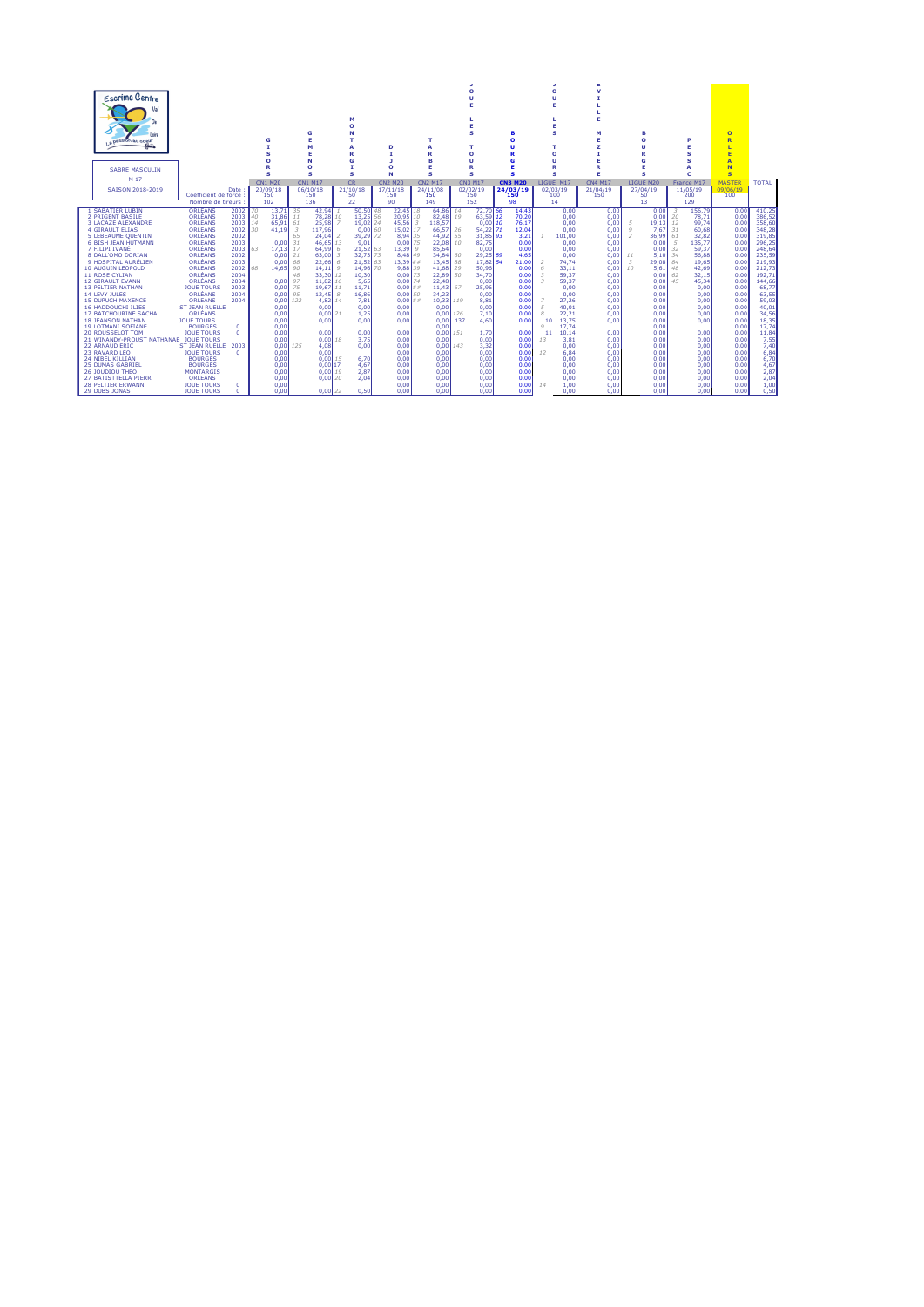| Escrime Centre<br>Val<br>De<br>Loire<br>I a passion au cosur |                                |              | G            |                | D                        | $\Omega$           |                             |                      | n                       | R<br>$\Omega$           |                                                  |              |              |              | $\Omega$<br>Þ       |              |
|--------------------------------------------------------------|--------------------------------|--------------|--------------|----------------|--------------------------|--------------------|-----------------------------|----------------------|-------------------------|-------------------------|--------------------------------------------------|--------------|--------------|--------------|---------------------|--------------|
| $\mathbb{R}$                                                 |                                |              |              |                |                          |                    |                             |                      |                         |                         |                                                  |              |              |              |                     |              |
| <b>SABRE MASCULIN</b>                                        |                                |              |              |                | n                        |                    |                             |                      |                         |                         |                                                  |              |              |              | N                   |              |
| M 20                                                         |                                |              | s<br>CN1 M20 |                | N<br><b>CN2 M20</b>      | s<br><b>CR M20</b> | $\rightarrow$<br>CR Séniors | <b>Lique Seniors</b> | s<br><b>CN3 M20</b>     | s<br>Lique M20          | $\epsilon$<br>France M20                         |              |              |              | s.<br><b>MASTER</b> | <b>TOTAL</b> |
| SAISON 2018-2019                                             |                                | Date:        | 20/09/18     |                | 17/11/18                 | 15/12/18           | 26/01/19                    | 02/03/19             | 23/03/19                | 27/04/19                | 18/05/19                                         |              |              |              | 08/06/19            |              |
|                                                              | Coefficient de force           |              | 150          |                | 150                      | 50                 | 50                          | 50                   | 150                     | 100                     | 200                                              |              |              |              | 100                 |              |
| 1 DESMONS TANGUY                                             | Nombre de tireurs :<br>ORLÉANS |              | 102          |                | 90                       |                    |                             |                      | 98                      | 13                      | 97                                               |              |              |              |                     | 530.01       |
| 2 LACAZE ALEXANDRE                                           | ORLÉANS                        | 2000<br>2002 | 27<br>14     | 44.61<br>65.91 | 114.88<br>45.56<br>24    | 0,00<br>0,00       | 0,00<br>0.00                | 0.00<br>0.00         | 3 115.56<br>76.17<br>10 | 101,00<br>38,25<br>- 5  | 153.97<br>$\overline{\mathbf{3}}$<br>28<br>56,32 | 0,00<br>0.00 | 0,00<br>0.00 | 0,00<br>0,00 | 0,00<br>0,00        | 282,21       |
| 3 CROS BAPTISTE                                              | ORLÉANS                        | 2000         | 18           | 57.76          | 128,39<br>$\overline{z}$ | 0,00               | 0.00                        | 0.00                 | 38,12<br>32             | 0,00                    | 51,87<br>31                                      | 0.00         | 0.00         | 0,00         | 0,00                | 276,14       |
| <b>4 DRAPIER NICOLAS</b>                                     | ORLÉANS                        | 1999         | 35           | 36,19          | 61,23<br>15              | 0,00               | 0.00                        | 0.00                 | 18.10<br>59             | 58,17<br>$\mathbb{R}$   | 61,28<br>25                                      | 0.00         | 0.00         | 0,00         | 0,00                | 234,96       |
| 5 PRIGENT BASILE                                             | ORLÉANS                        | 2003         | 40           | 31.86          | 17,32<br>56              | 0,00               | 0.00                        | 0.00                 | 70.20<br>12             | 25,13<br>$\overline{z}$ | 47,83<br>34                                      | 0.00         | 0.00         | 0,00         | 0,00                | 192,35       |
| 6 DRAPIER SÉBASTIEN                                          | ORLÉANS                        | 2001         | 47           | 26.63          | 48.46<br>22              | 0,00               | 0.00                        | 0.00                 | 36<br>34.26             | 0.00                    | 44,14<br>37                                      | 0.00         | 0.00         | 0,00         | 0,00                | 153,49       |
| 7 SEBBAR FRANCHESCO                                          | ORLÉANS                        | 2000         | 71           | 13,25          | 23,16<br>47              | 0,00               | 0.00                        | 0.00                 | 25<br>46.19             | 19,93                   | 26,02<br>56                                      | 0.00         | 0.00         | 0,00         | 0,00                | 128,54       |
| 8 GIRAULT ELIAS                                              | ORLÉANS                        | 2002         | 30           | 41.19          | 15,02<br>60              | 0,00               | 0.00                        | 0.00                 | 71<br>12.04             | 15.34                   | 30,11<br>51                                      | 0.00         | 0.00         | 0,00         | 0,00                | 113,69       |
| 9 HOSPITAL AURÉLIEN                                          | ORLÉANS                        | 2003         | 94           | 4.15           | 12,86<br>64              | 0,00               | 0.00                        | 0.00                 | 21.00<br>54             | 58.17<br>- 3            | 12,67<br>76                                      | 0.00         | 0.00         | 0,00         | 0.00                | 108,85       |
| 10 LEBEAUME QUENTIN                                          | ORLÉANS                        | 2002         |              | 0,00           | 72                       | 8,94<br>0,00       | 0,00                        | $0,00$ 93            | 3,21                    | 73,98<br>$\overline{2}$ | 20,87<br>63                                      | 0,00         | 0,00         | 0,00         | 0,00                | 107,00       |
| <b>11 SABATIER LUBIN</b>                                     | ORLÉANS                        | 2002         | 70           | 13,71          | 48<br>22,45              | 0,00               | 0,00                        | 0.0066               | 14.43                   | 0,00                    | 54<br>27,61                                      | 0.00         | 0,00         | 0,00         | 0,00                | 78,20        |
| 12 GIRAULT MICHAUX THIBALT                                   | <b>JOUE LES TOURS</b>          |              |              | 0.00           |                          | 0,00               | 0.00                        | $0.00$ 48            | 24.85                   | 31,14<br>- 6            | 9.88<br>81                                       | 0.00         | 0.00         | 0,00         | 0,00                | 65,88        |
| 13 AUGUIN LÉOPOLD                                            | ORLÉANS                        | 2002         | 68           | 14.65          | 70                       | 9.88<br>0.00       | 0.00                        | 0.00                 | 0.00                    | 7,51<br>11              | 28.42<br>53                                      | 0.00         | 0.00         | 0.00         | 0.00                | 60,47        |
| <b>14 RAIMBAULT HAROLD</b>                                   | <b>JOUE LES TOURS</b>          | 2000         |              | 0.00           | 86                       | 3,02               | 0.00                        | 0.00                 | 78<br>8.97              | 1,00<br>13              | 20,18<br>64                                      | 0.00         | 0.00         | 0,00         | 0,00                | 33,16        |
| 15 DALL'OMO DORIAN                                           | ORLÉANS                        | 2002         |              | 0.00           | 74                       | 8,03<br>0,00       | 0,00                        | 0.00                 | 4.65<br>89              | 4,12<br>12              | 74<br>13,83                                      | 0.00         | 0,00         | 0,00         | 0,00                | 30,63        |
| 16 FILIPI IVANÉ                                              | ORLÉANS                        | 2003         | 63           | 17.13          | 13,39<br>63              | 0.00               | 0.00                        | 0.00                 | 0.00                    | 0,00                    | 0.00                                             | 0.00         | 0.00         | 0,00         | 0.00                | 30,52        |
| 17 WINANDY-PROUST ROMUALD                                    | <b>JOUE LES TOURS</b>          | 2002         |              | 0.00           | 88                       | 2,25               | 0.00                        | 0.00                 | 2,52<br>95              | 11,23<br>10             | 9,34<br>82                                       | 0.00         | 0.00         | 0,00         | 0,00                | 25,34        |
| <b>18 ALLAIRE JULES</b>                                      | JOUE LES TOURS                 | 2001         |              | 0,00           | 77                       | 6.70               | 0.00                        | 0.00                 | 0.00                    | 0,00                    | 13,25<br>75                                      | 0.00         | 0.00         | 0,00         | 0,00                | 19,95        |
| 19                                                           |                                |              |              | 0.00           |                          |                    | 0.00                        | 0.00                 | 0.00                    | 0.00                    | 0.00                                             | 0.00         | 0.00         | 0.00         | 0.00                | 0,00         |
| 20                                                           |                                |              |              | 0.00           |                          | 0.00               | 0.00                        | 0.00                 | 0.00                    |                         | 0.00                                             | 0.00         |              |              |                     | 0,00         |